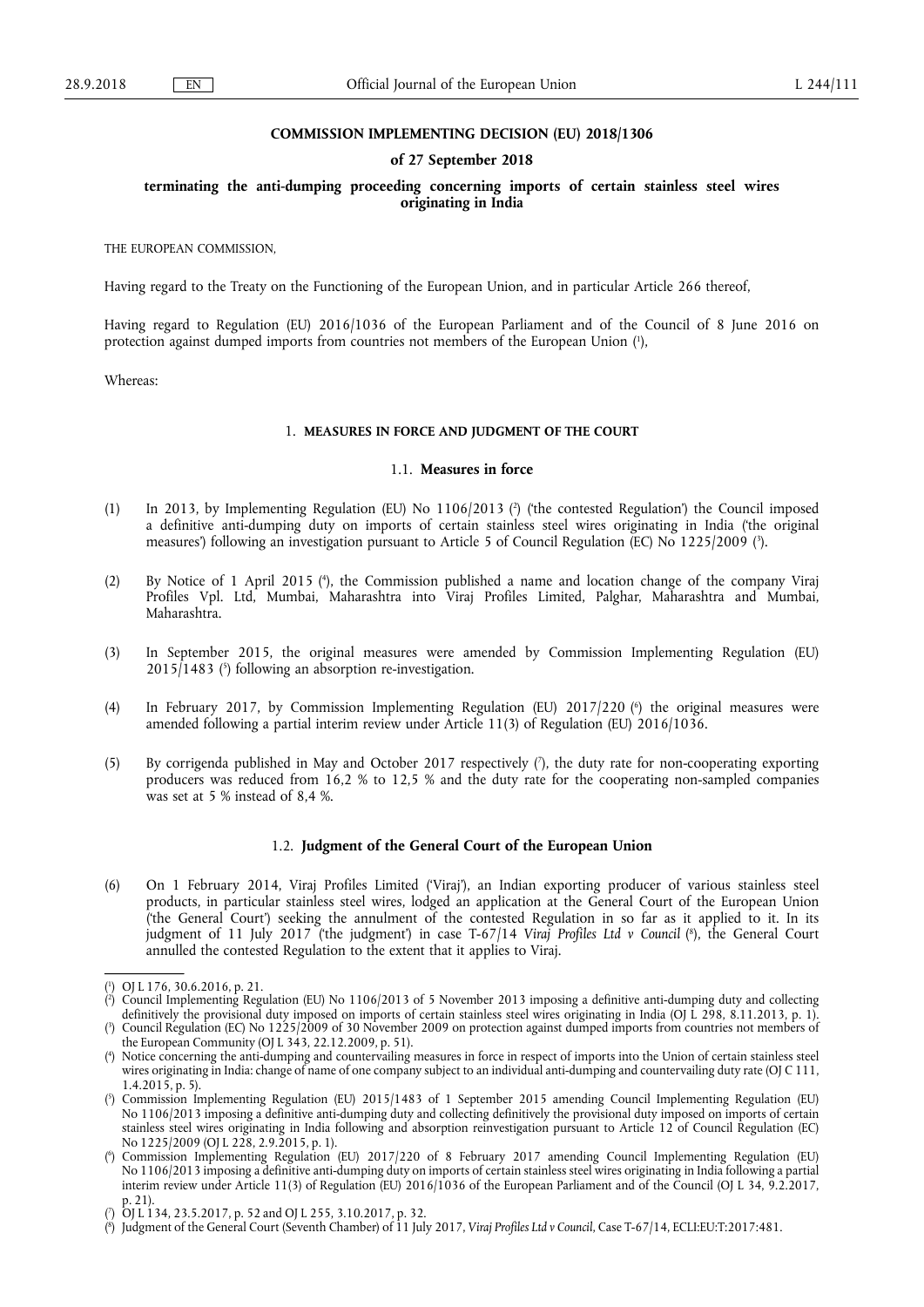(7) In particular, the General Court, in paragraph 144 of its judgment, ruled that the institutions infringed their obligation to state reasons by failing to provide detailed and relevant explanations to Viraj despite its repeated requests during the administrative proceeding. The institutions thus infringed their obligation to state reasons for their decision to adjust upwards the costs provided by Viraj. The General Court also examined whether the institutions committed a manifest error of assessment in making such an adjustment. It concluded, in paragraph 154 of its judgment, that it did not have all the information necessary in order to confirm that no manifest error of assessment was made by the institutions when determining the rate of adjustment.

# 1.3. **Consequences of the judgment**

- (8) In accordance with Article 266 of the Treaty of the Functioning of the European Union, the Union institutions must take the necessary steps to comply with the judgment.
- (9) In cases where proceedings consist of several administrative steps, the annulment of one of those steps does not annul the complete proceeding ( 1 ). The anti-dumping investigation is an example of such a multi-step proceeding. Consequently, the annulment of the contested Regulation, in so far as it concerns Viraj, does not imply the annulment of the entire procedure prior to the adoption of that Regulation. Accordingly, in complying with the judgment, the Commission has the possibility to remedy the aspects of the proceeding which led to the annulment, while leaving unchanged those parts which are not affected by the judgment ( 2 ).
- (10) It should be pointed out that apart from the finding that the institutions failed to provide detailed and relevant explanations for their decision to adjust upwards the costs provided by Viraj and the conclusion that the Court could not rule on whether a manifest error of assessment was made by the institutions when determining the rate of adjustment, all other findings reached in the contested Regulation which were not contested within the time-limits for a challenge or which were contested but rejected by the judgment or not examined by the General Court and therefore did not lead to the annulment of the contested Regulation, remain valid.
- (11) Therefore, the failure to state reasons should be re-examined in the light of the particular circumstances relating to Viraj.

## 2. **PROCEDURE**

- (12) Following the judgment, the Commission published a Notice ( 3 ) concerning the reopening of the anti-dumping investigation that led to the adoption of the contested Regulation. The reopening was limited in scope to the implementation of the judgment with regard to Viraj.
- (13) The Commission officially informed Viraj, the representatives of India and the Union industry of the reopening of the investigation.
- (14) Viraj and the Union industry were given the opportunity to comment and to request a hearing within the timelimit set out in the notice.
- (15) Following the initial comments received, all other interested parties known to be concerned at the time of the original investigation were contacted and given the opportunity to comment and to request a hearing.
- (16) All interested parties who so requested were granted the opportunity to be heard by the Commission services and/or the Hearing officer.
- (17) The Commission received submissions on various aspects of the reopening from Viraj and from the European Confederation of Iron and Steel Industries (Eurofer).
- (18) Viraj claimed that the General Court annulled the entire contested Regulation as far as it was concerned, as opposed to only annulling the contested Regulation in part. It claimed that the illegality committed by the Union Institutions which led to the annulment of the contested Regulation could not be cured and that therefore no re-opening of the investigation was warranted.

<sup>(</sup> 1 ) Judgment of the Court of First Instance of 15 October 1998, *Industrie des poudres sphériques (IPS) v Council*, Case T-2/95, ECLI:EU:  $T:1998:242.$ 

<sup>(</sup> 2 ) Judgment of the Court (Fifth Chamber) of 3 October 2000, *Industrie des poudres sphériques v Council et al*, Case C-458/98 P, ECLI:EU:  $C:2000:531.$ 

<sup>(</sup> 3 ) Notice concerning the judgment of 11 July 2017 in case T-67/14 in relation to Council Implementing Regulation (EU) No 1106/2013 imposing a definitive anti-dumping duty and collecting definitively the provisional duty imposed on imports of certain stainless steel wires originating in India (OJ C 334, 6.10.2017, p. 3).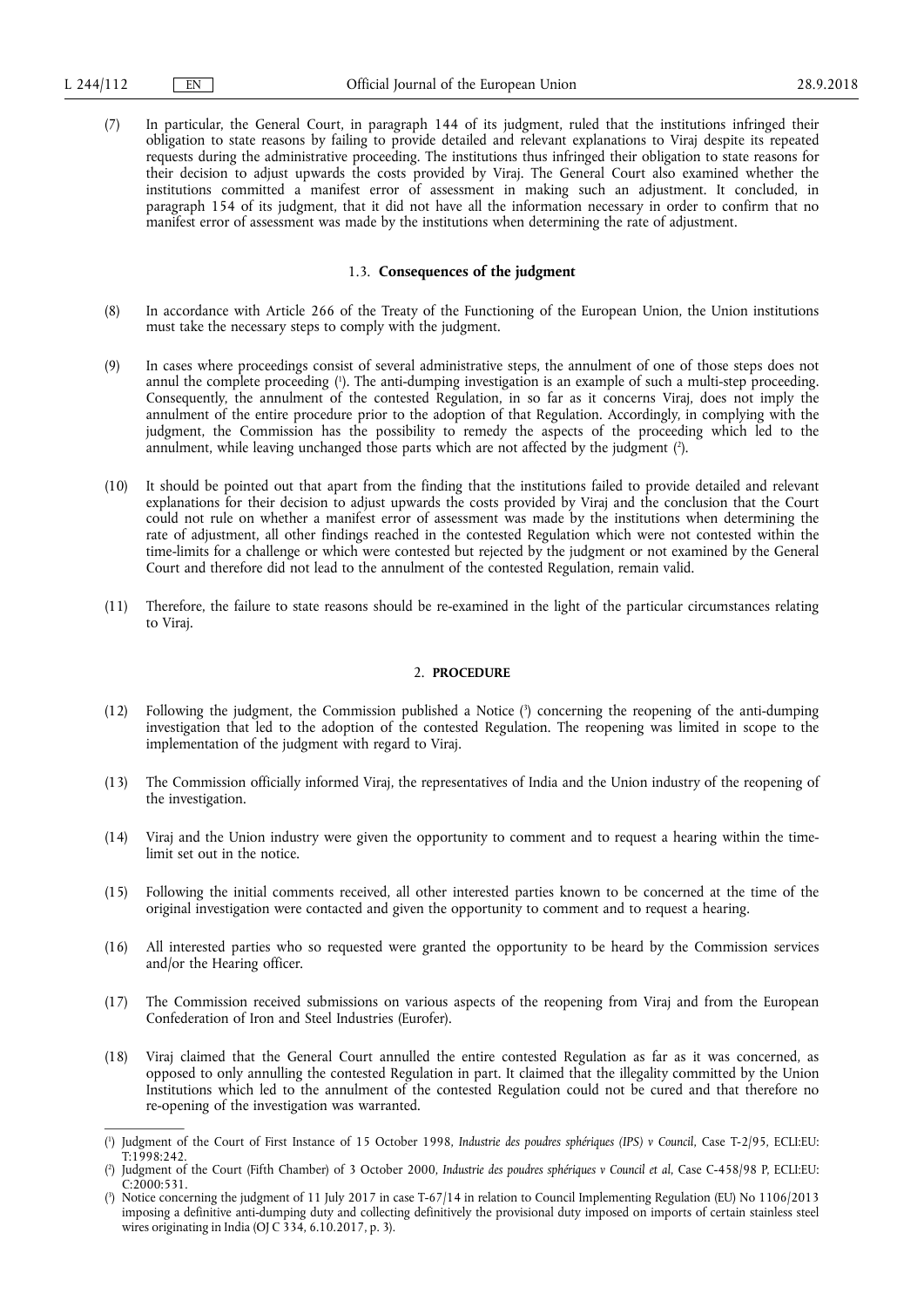- (19) Viraj further claimed that if, however, the Union institutions nevertheless pursued the decision to re-open the investigation, such re-examination should not be limited to the obligation to state reasons but should entail a complete re-verification and assessment of the adjustments made by the Commission to its costs of production.
- (20) As stated in recital 9, the Court of First Instance in the *Industrie des poudres sphériques* case recognised that, in cases where a proceeding consists of several administrative steps, such as in an anti-dumping proceeding, the annulment of one of those steps does not annul the complete proceeding. Since the Union institutions are obliged to comply with the judgment, this implies the possibility to remedy the aspects of the contested Regulation which led to its annulment, while leaving unchanged the uncontested parts. Both claims were therefore rejected.
- (21) The complainant in the original investigation, Eurofer, submitted that the most appropriate action for the Commission would be to expand its reasoning on the specific points identified by the General Court in the judgment and re-impose the definitive anti-dumping duty.

#### 3. **ASSESSMENT FOLLOWING THE JUDGMENT**

#### 3.1. **Preliminary remarks**

- (22) In its first plea before the General Court, Viraj alleged manifest errors in the calculation of its costs of production and a breach of the obligation to state reasons. The judgment rejected both the second and the third plea, respectively alleging errors made in the assessment of the causal link and alleging that the complaint did not contain the required evidence.
- (23) The arguments relating to the first plea were divided in two parts. In the first part, Viraj claimed that the Union institutions erred while applying an upward adjustment to the costs of production. In the second part, it claimed that certain selling, general and administrative ('SGA') costs were incorrectly taken into account or double-counted.
- (24) The General Court upheld the first part of the first plea in that the institutions infringed their obligation to state reasons. The second part of the first plea was rejected. As a consequence, for the purpose of complying with Article 266 of the Treaty of the Functioning of the European, the Commission addressed the first part of the first plea, namely the lack of reasoning regarding the assessment of costs of production.

### 3.2. **Evidence of dumping**

3.2.1. *The methodology used for the determination of cost of production* 

- (25) The Commission, in line with Viraj's cost accounting methodology, established the manufacturing costs of production following a 3-step approach, corresponding to the steps in the production process of stainless steel wire.
- (26) The first step consisted of the determination of the manufacturing cost of production of stainless steel billets. In the Profit and Loss account of Viraj's published annual accounts, the cost of materials consumed, which consists of stainless steel scrap, nickel, ferro-chrome, silicon and other materials for producing billets from steel scrap, indicated an average cost that was found to be in line with the average raw material cost reported in the questionnaire reply, which was therefore considered reliable.
- (27) To the raw material costs of stainless steel billets, the following processing costs were added: auxiliary materials, direct labour, energy, depreciation and other costs; in order to determine the total stainless steel billet manufacturing cost per tonne.
- (28) In the second step, costs were added to transform the stainless steel billet into stainless steel wire rod, and the average raw material cost, mainly consisting of the cost of stainless steel billets already accounted for, was determined.
- (29) To this raw material cost of wire rod, the same type of processing costs were added (auxiliary materials, direct labour, energy, depreciation and other costs) establishing the total cost of wire rod per tonne.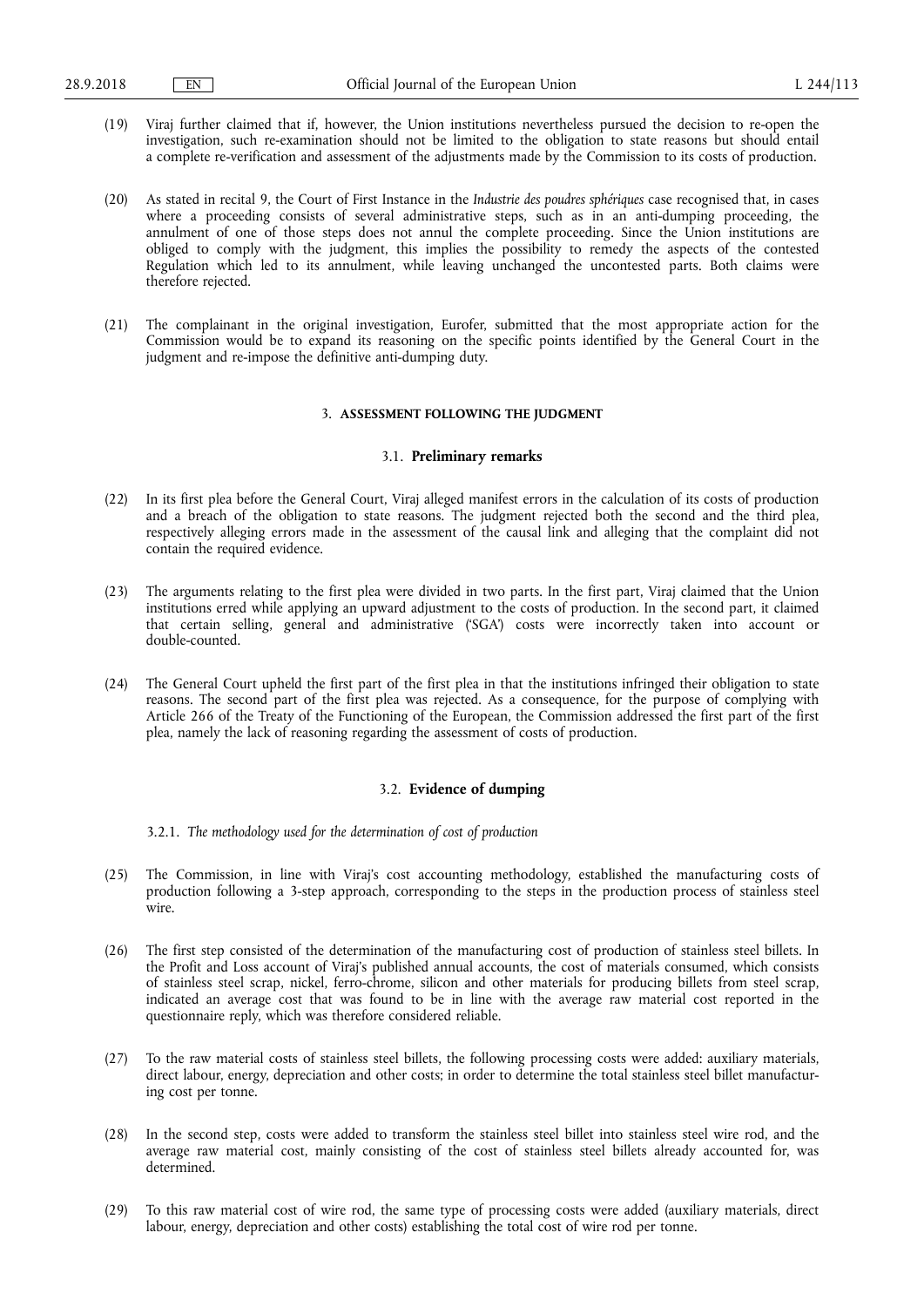- (30) The third and last step consisted of transforming the wire rod into wire. Taking the processing cost involved into account, the average cost of stainless steel wire was determined at a level comparable to the FIFO valuation in the annual accounts.
- (31) This further cross-checking of the reported costs with the data contained in the published annual accounts confirmed that the data reported for manufacturing costs were reliable and that the additional explanatory reconciliations between the questionnaire reply and the internal accounting data given in this respect by Viraj based on annexes submitted during the on-site investigation could be accepted.
- (32) Therefore, at the definitive stage of the investigation, the Commission considered that the reported manufacturing costs could be accepted. However, the SGA reported by Viraj in the questionnaire reply were found to be underreported in comparison to the corresponding costs found in the annual accounts. It was therefore considered appropriate to allocate SGA as reported in the annual accounts to the product concerned based on turnover, in accordance with Article 2(5) of Regulation (EC) No 1225/2009.
- (33) Subsequently, the manufacturing cost was adjusted by taking into account the elements of SGA mentioned in the annual accounts but not included in the manufacturing cost reported by Viraj. In order to achieve that, adjustments were made, expressed in terms of turnover of 8,27 % composed of 6,27 % for finance costs and 2 % for other SGA costs. The equivalent adjustment of the manufacturing cost amounted to 11,17 %, consisting of 8,47 % for finance costs and 2,70 % for other SGA costs.
- (34) The manufacturing cost was compared to the manufacturing cost reported by Viraj, after deduction of the packaging material cost. On that basis, an adjustment factor was determined and was applied to the manufacturing cost per product type reported by Viraj.

## 3.2.2. *Claims before the General Court*

- (35) Viraj claimed that the Union institutions should have consistently used the average cost as reported in its questionnaire reply, either excluding material packaging costs and packing labour or including all packaging costs.
- (36) In paragraphs 135 to 140 of its judgment, the General Court held that the Union institutions did not provide any explanation as to why the cost of manufacturing was determined excluding packaging costs instead of taking account the cost provided by Viraj. As regards the percentages added to the cost of manufacturing, the General Court concluded, in paragraph 141 of its judgment, that mere reference to the figures without further explanation was not sufficient to make it possible to understand which percentages were actually used for other costs and finance costs.

#### 3.2.3. *Re-assessment by the Commission*

- (37) The Commission re-assessed the determination of the manufacturing costs.
- (38) The Commission concluded that, for reasons of correct comparison and in order to address the General Court's concerns, the costs of manufacturing as reported by Viraj, notably including packaging, should be used.
- (39) That reassessed choice of basis for further calculations pre-empts the first objection by Viraj and by extension by the General Court with regard to the uncertainty surrounding the determination of the manufacturing costs.
- (40) As a consequence, the adjustment factor mentioned in recital 34 was revised downward and applied to the manufacturing costs per product type reported by Viraj, following the same methodology described in recitals 33 and 34.
- (41) Since the methodology, which consisted of adjusting the manufacturing costs by allocating SGA costs on the basis of turnover in accordance with Article 2(5) of Regulation (EC) No 1225/2009, was accepted in principle by Viraj ( 1 ), the adjustment of the manufacturing costs reported by Viraj itself by a factor that is based on its own published annual accounts, is therefore considered to be entirely traceable back to Viraj's own data. Consequently, Viraj has at its disposal all the required information regarding the determination of the manufacturing costs.

<sup>(</sup> 1 ) Viraj did not dispute the method used to adjust the costs of production upward but stated that errors were made while applying the method.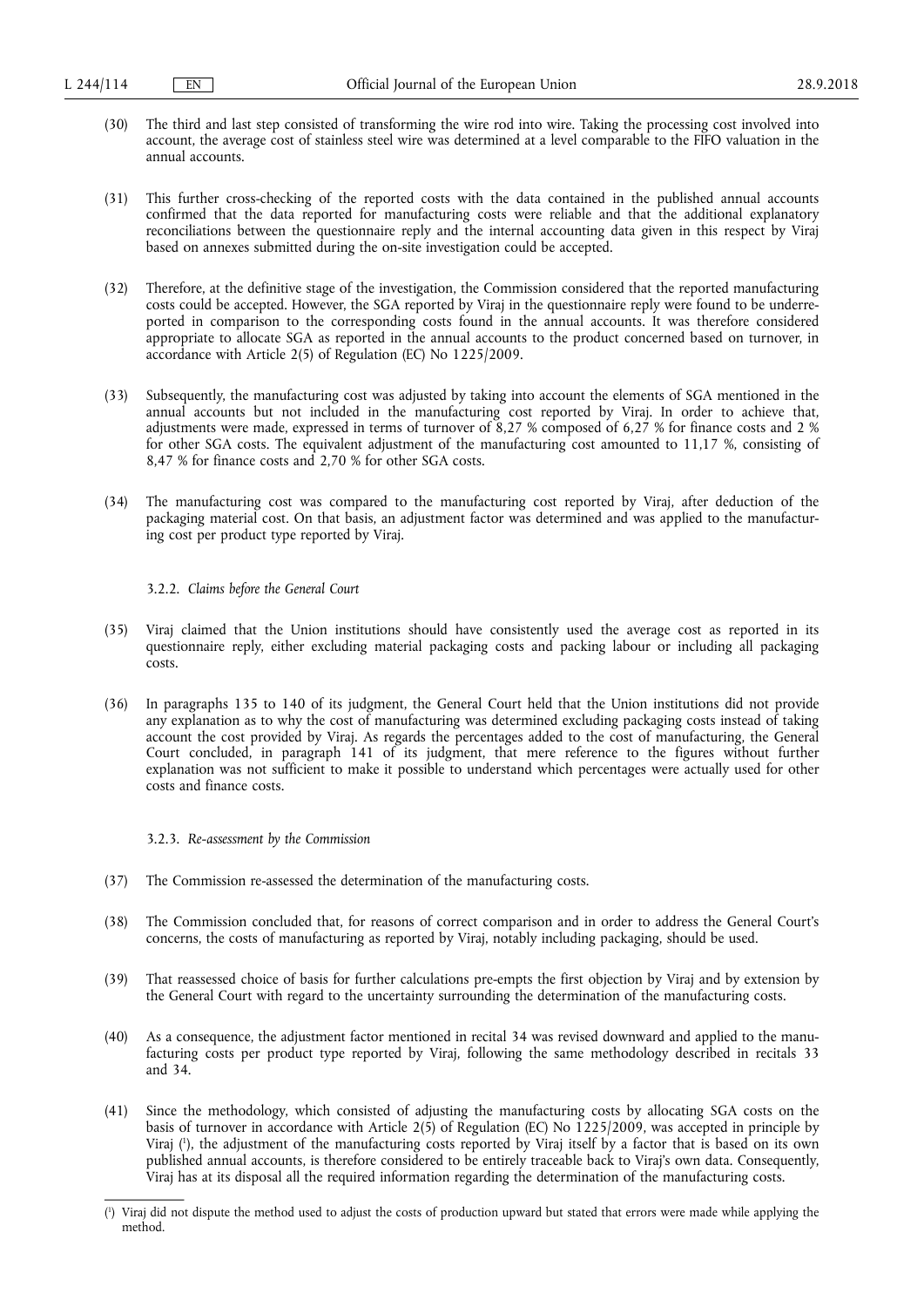- (42) After the recalculation of the normal value following the methodology described in recitals 25 to 33, the revised dumping margin for Viraj was established at 5,3 %. Viraj received its individual detailed calculations used to determine its revised dumping margin and was given the opportunity to comment.
- (43) That recalculation was also disclosed to Eurofer which claimed that Viraj should not be granted a favourable treatment and that reducing the dumping margin in a context of a failure of reasoning is unusually generous.
- (44) The Commission re-assessed the reasoning on which the anti-dumping measure is based and found an inconsistency in its approach. It was therefore obliged to adjust the findings to the objective facts in the file. Eurofer's claim was therefore rejected.

3.2.4. *Viraj's comments on the disclosure* 

- (45) Although Viraj repeated that it does not contest the methodology used by the Commission, it claimed that, as the Commission had accepted the manufacturing costs as originally reported by Viraj, those costs should also form the basis to which the finance and other SGA costs are added.
- (46) The Commission accepted the claim and took the revised manufacturing costs as the basis for calculating the adjustments for finance and other SGA costs.
- (47) Viraj also claimed that the upward adjustment of the manufacturing costs by 11,17 %, consisting of 8,74 % for finance costs and 2,70 % for other SGA costs, as described in recital 33, has been wrongly determined. In particular, Viraj claimed that other expenses (spares and consumables, power and fuel, and labour charges) which the Commission had already considered as a part of manufacturing costs should also be added to the denominator.
- (48) The Commission accepted Viraj's claim and adjusted the denominator accordingly. Consequently, the upward adjustment of manufacturing cost was set at 9,54 %, consisting of 7,25 % for finance costs and 2,29 % for other SGA costs.
- (49) Following the corrections of those conceptual and clerical errors, the revised dumping margin Viraj is set at 1,6 %. Given that Viraj's dumping margin is now a *de minimis* dumping margin, it is concluded that the investigation should be terminated without the imposition of anti-dumping measures with regard to imports of certain stainless steel wires originating in India produced by Viraj.

# 4. **DISCLOSURE**

- (50) The Commission informed the interested parties of the essential facts and considerations on the basis of which it intended to terminate the investigation without imposing the definitive anti-dumping duty on imports of certain stainless steel wires originating in India produced by Viraj. Interested parties were also granted an opportunity to comment on the final disclosure.
- (51) All comments received were considered and taken into account, where appropriate.
- (52) This regulation is in accordance with the opinion of the Committee established by Article 15(1) of Regulation (EU)  $2016/1035$  of the European Parliament and of the Council  $(1)$ ,

HAS ADOPTED THIS DECISION:

### *Article 1*

The re-opening of the investigation further to the judgment of 11 July 2017 by the General Court in case T-67/14 *Viraj Profiles Ltd v Council* in relation to Implementing Regulation (EU) No 1106/2013 imposing a definitive anti-dumping duty and collecting definitively the provisional duty imposed on imports of certain stainless steel wires originating in India, manufactured by Viraj Profiles Limited, is hereby terminated.

<sup>(</sup> 1 ) Regulation (EU) 2016/1035 of the European Parliament and of the Council of 8 June 2016 on protection against injurious pricing of vessels (OJ L 176, 30.6.2016, p. 1).